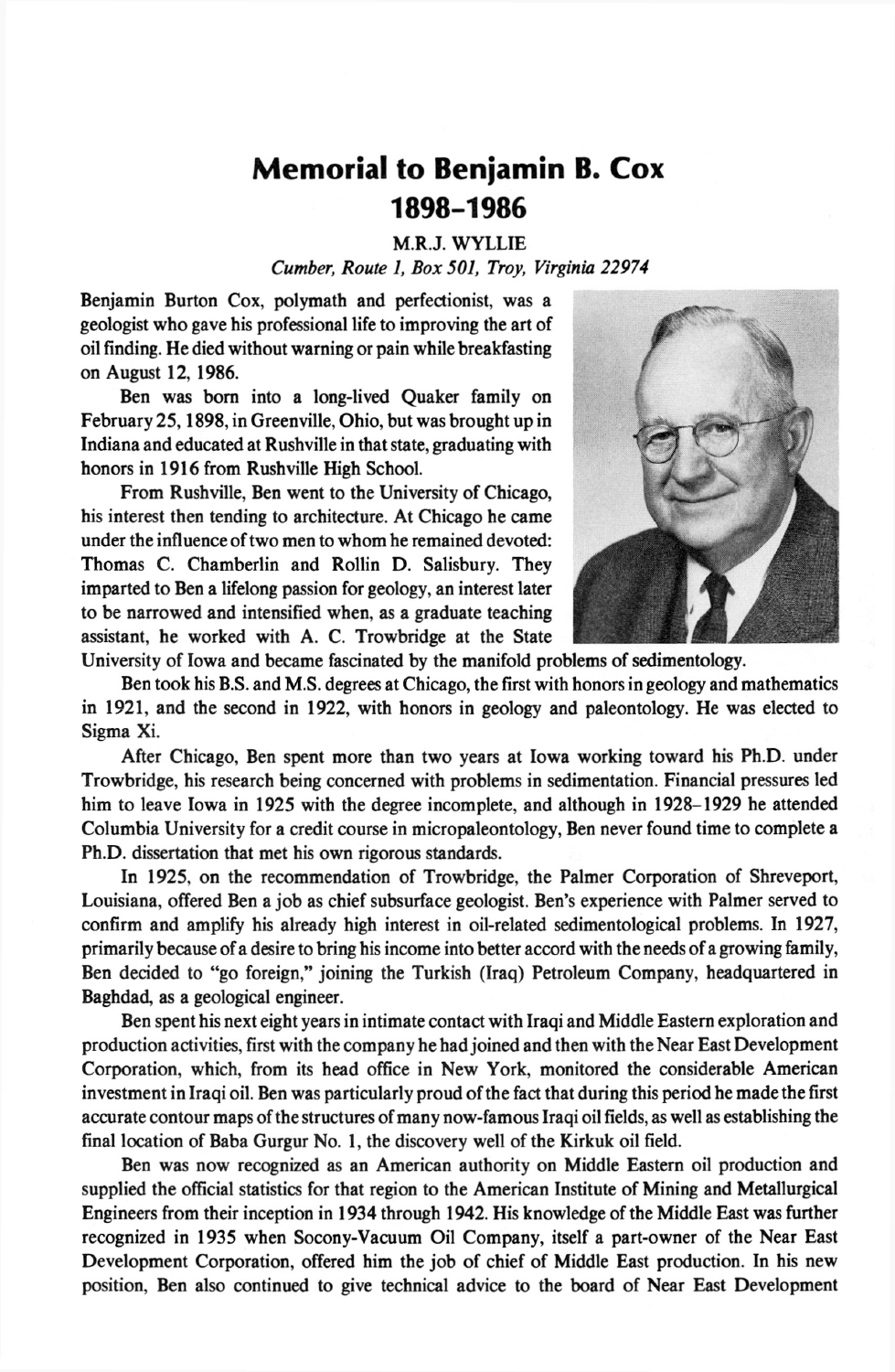Corporation, while extending the geographic range of his oil interests by trouble-shooting for Socony-Vacuum on production problems in foreign areas other than the Middle East. As his range broadened, Ben evaluated Socony-Vacuum properties in Colombia (1936), surveyed Egypt's oil potential from the air and on the ground (1938), and spent six months in Venezuela (1939) organizing exploration for Socony-Vacuum Oil Company, Central America.

When America entered the war in 1941, Ben immediately sought active duty (he had seen service in 1918 in the Student Army Training Corps). He was rewarded with the rank of major in the Army Air Forces and the command of the Desert and Tropic Sections of the Arctic, Desert and Tropic Information Center. Ben's task was to provide technical data that would help the Army Air Forces operate more effectively. It was typical of him that he recognized immediately the eminent desirability of desalting sea water to relieve the thirst of pilots ditching at sea. Although leaders of the Army Air Forces were not interested initially, Ben, by the subterfuge of inducing the Royal Air Force to adopt zeolite briquettes first, caused the Army Air Forces to follow suit.

Although Ben had published little beyond Middle Eastern production statistics, his intimate knowledge of oil-related geological problems and his proposed methods of solving them were always enthusiastically, indeed uninhibitedly, imparted to his wide circle of colleagues and friends. This circle included Kenneth C. Heald, formerly a professor of geology at Yale, with whom Ben worked as a committee member when Heald was chairman of the American Petroleum Institute's advisory committee for Project 4, "Origin and Environment of Source Sediments of Petroleum." In November 1940, when this project was drawing to a close, Ben took over its chairmanship. After winding up Project 4, he developed research proposals for a new project designed to elucidate the origin of petroleum. The new project was approved in 1942 as Project 43, "Transformation of Organic Material into Petroleum." Ben's selection as chairman of its advisory committee was inevitable, for he had made outstanding contributions as a midwife at the project's birth and key definer of its scientific merit.

Heald, now the top exploration executive of the Gulf Oil Corporation in Pittsburgh, Pennsylvania, was impressed by Ben's accumulated knowledge and boundless enthusiasm for geological research related to finding and producing oil. In 1945, Heald offered him the directorship of a new Geology Division to be set up within Gulf Research & Development Company in Harmarville, Pennsylvania. Heald also prevailed upon Ben to commit to paper his ideas on the geological factors involved in the transformation of organic material into petroleum. This seminal paper, containing the concept of a "geological fence," was published by the American Association of Petroleum Geologists in 1946.

Gulf Research & Development Company had pioneered the application of geophysical techniques in petroleum exploration and also had laid a solid foundation for the new discipline of reservoir engineering. Perhaps because all of its geophysicists and reservoir engineers had been trained as physicists, mathematicians, and electrical engineers, Gulf had a cavalier attitude toward geological research, which it seemed to feel was inherently descriptive and fundamentally nonrigorous. To his great credit, Ben later dissipated this attitude.

Ben's field experience had led him to the strongly held view that only a multidisciplinary team of scientists could appreciate, much less hope to overcome, problems that interested him, since these problems extended from organic and inorganic geochemistry (and indeed critical elements of geophysics) to stratigraphy, mineralogy, the composition and correlation of crude oils, the clastic deposition of recent sediments, and the mechanics of oil-field structural development, the last having as a particular object a better understanding of the entrapment of petroleum by folding and faulting.

In pursuit of his ambitious research aims, Ben was able to hire in the immediate postwar years a group of some twenty scientists whose publications eventually ranged over such topics as the diagenesis of oil-field waters, the properties of clay minerals as they related to organic matter in sediments and problems in drilling, the fundamentals behind the interpretation of wire-line logs, the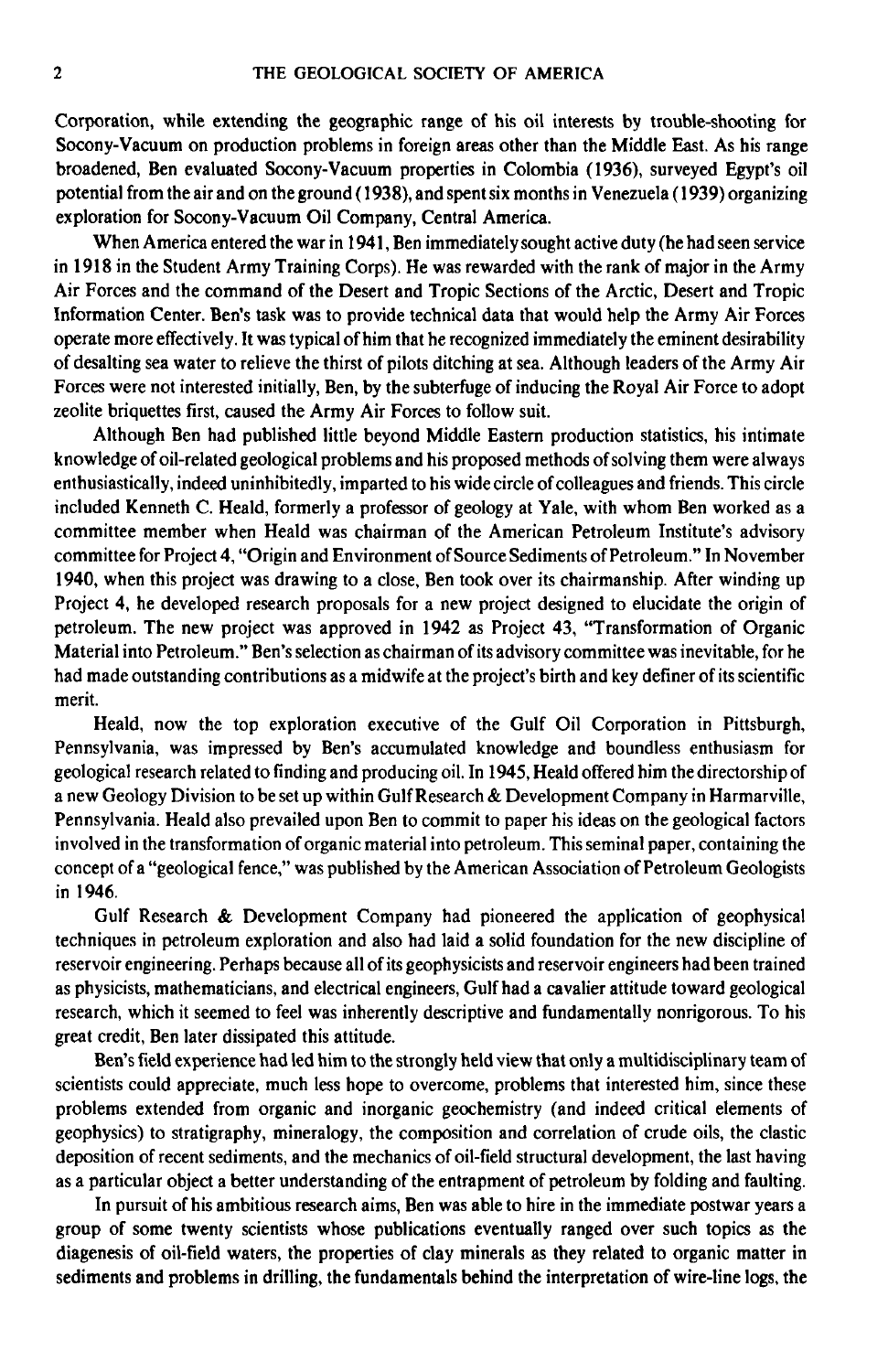deformation of sediments associated with salt diapirs, field investigations of the occurrence of recent barrier bars and beaches, and, partly through his association with Will Hanson and the Gulf Fellowship at Mellon Institute in Pittsburgh, problems of organic geochemistry and crude-oil correlation.

That Ben was able to put together a fecund research team in a short time was a tribute both to his innate charm—to those who worked for him he could only be described as a lovable man—and to the pertinacity with which he sieved candidates' qualifications until he finally reduced his choice to one individual, whom he almost invariably succeeded in hiring.

Among those who worked with Ben are Jack Currie, Walter Kelley, Jack Ludwick, Duncan McConnell, Ivan Milne, H. W. Patnode, A. C. Trowbridge, and Bill Walton. For Ben, the decade 1945-1955 was outstandingly fruitful. Toward the end of this period, in 1954-1955, Gulf experienced one of those arbitrary internal convulsions that characterize many large U.S. corporations and that, in retrospect, have an exiguous effect on their competitiveness. Within Gulf, the trendy slogan became "decentralization"; accordingly, every activity that could be decentralized, irrespective of merit, was. Gulf's geophysical field work, for example, previously centralized at Gulf Research  $\&$ Development Company (and later to be largely recentralized there), was dissipated among small groups in widely dispersed field offices. What was particularly unfortunate and unforeseen was the feeling engendered in many of the operating arms of Gulf that they were now completely independent entities and that any truck with the head office, or what might be regarded as the minions of the head office, should be eschewed. Ben felt that if corporate money spent on research was not to be wasted, operating people should be kept continuously aware of progress made at Gulf Research & Development Company and, if patently recalcitrant about using new information, should have pressure to do so applied; mindless decentralization to him was nonsensical. He faced, however, a period withing Gulf of extreme pendulum-swinging, when normally rational businessmen accepted such egregious slogans as, "Reports are double time-wasters; wasteful to write, wasteful to read." Ben pushed with his usual voluble enthusiasm for a common-sense approach to relations between his Geology Division and field geologists, but he was ahead of his time. In 1956, to placate operating geologists overly worried about their turf, Ben was reassigned within Gulf Research & Development Company, becoming Head of Information Services. It was typical of the man that he tackled his new and unwelcome role with enthusiasm and originality. He retired in 1963.

Ben was married twice. His first marriage was dissolved in 1943. There were four children of the union: John R., who predeceased his father; William C. of Katonah, New York; Ben B., Jr. of White Plains, New York; and Nancy I. Rouse of Monmouth, New Jersey. In late 1943, he married Elizabeth Laura Jordan, and this marriage endured happily until his death.

In retirement, Ben never lost his interest in geology and oil finding and regularly attended pertinent meetings and seminars in western Pennsylvania. During 1968, he spent some time in Israel, during which he adapted his knowledge of Quaternary geology to the excavation in Tell Ashdod.

At home, Ben's cabinet-making and carpentry can only be described as professional in quality. His natural bent for drawing, after enthusiastic tuition from Mary Shaw Marohnic of the Pittsburgh Arts and Crafts Center, led him to paint in oils and sketch in pen and ink at about the 95th percentile level of amateur artists. Ben was particularly adept at depicting dogs; his favorite subjects were his beloved German shepherds, which he and his wife bred and trained, with outstanding competitive success.

Memories linger: of half-closed eyes, a head cocked sideways, an impish smile; of an irate "five years ago we were ten years ahead; now we're behind"; and, to me an abiding sadness that Ben never wrote the treatise his talents so richly promised, a work that would inevitably have become known simply as "Cox on Rocks."

Ben was a member of numerous professional organizations. Among these were the American Institute of Mining, Metallurgical and Petroleum Engineers, American Association of Petroleum